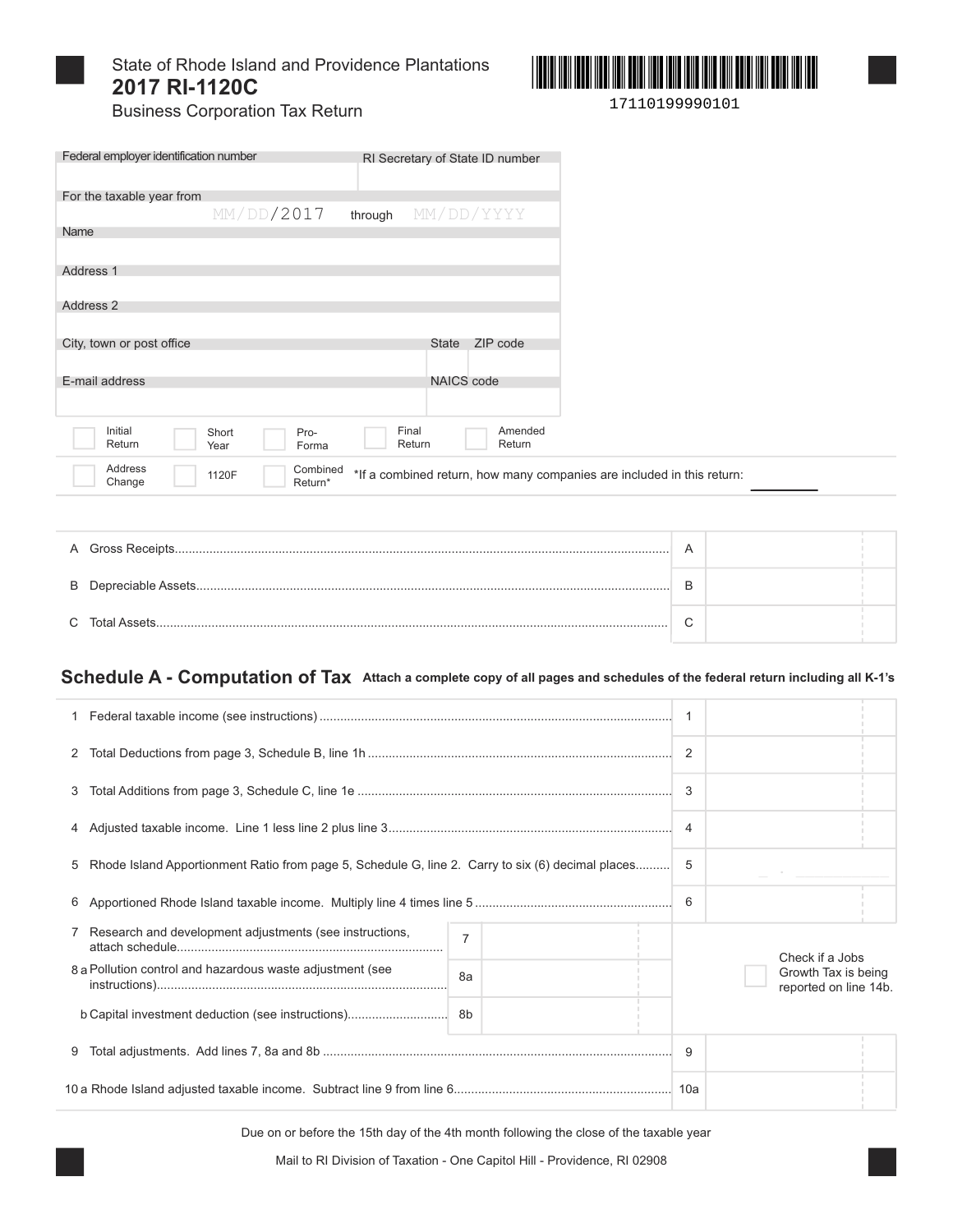

State of Rhode Island and Providence Plantations 2017 RI-1120C



17110199990102

**Business Corporation Tax Return** 

| Name                                                             |                 |     | Federal employer identification number |
|------------------------------------------------------------------|-----------------|-----|----------------------------------------|
|                                                                  |                 |     |                                        |
|                                                                  |                 |     |                                        |
|                                                                  |                 |     |                                        |
|                                                                  |                 |     |                                        |
| 13                                                               |                 |     |                                        |
|                                                                  |                 |     |                                        |
|                                                                  |                 | 14b |                                        |
| 15                                                               |                 |     |                                        |
| 16                                                               |                 |     |                                        |
|                                                                  |                 |     |                                        |
| b Rhode Island pass-through withholding. Attach RI-1099PT(s) 17b |                 |     |                                        |
|                                                                  |                 |     |                                        |
|                                                                  |                 |     |                                        |
|                                                                  |                 |     |                                        |
|                                                                  |                 | 19  |                                        |
|                                                                  |                 |     |                                        |
|                                                                  |                 |     |                                        |
|                                                                  |                 |     |                                        |
|                                                                  | 20 <sub>d</sub> |     |                                        |
|                                                                  |                 | 20e |                                        |
| 21                                                               |                 |     |                                        |
| 22                                                               |                 | 22  |                                        |
| 23                                                               |                 | 23  |                                        |
| 24                                                               |                 | 24  |                                        |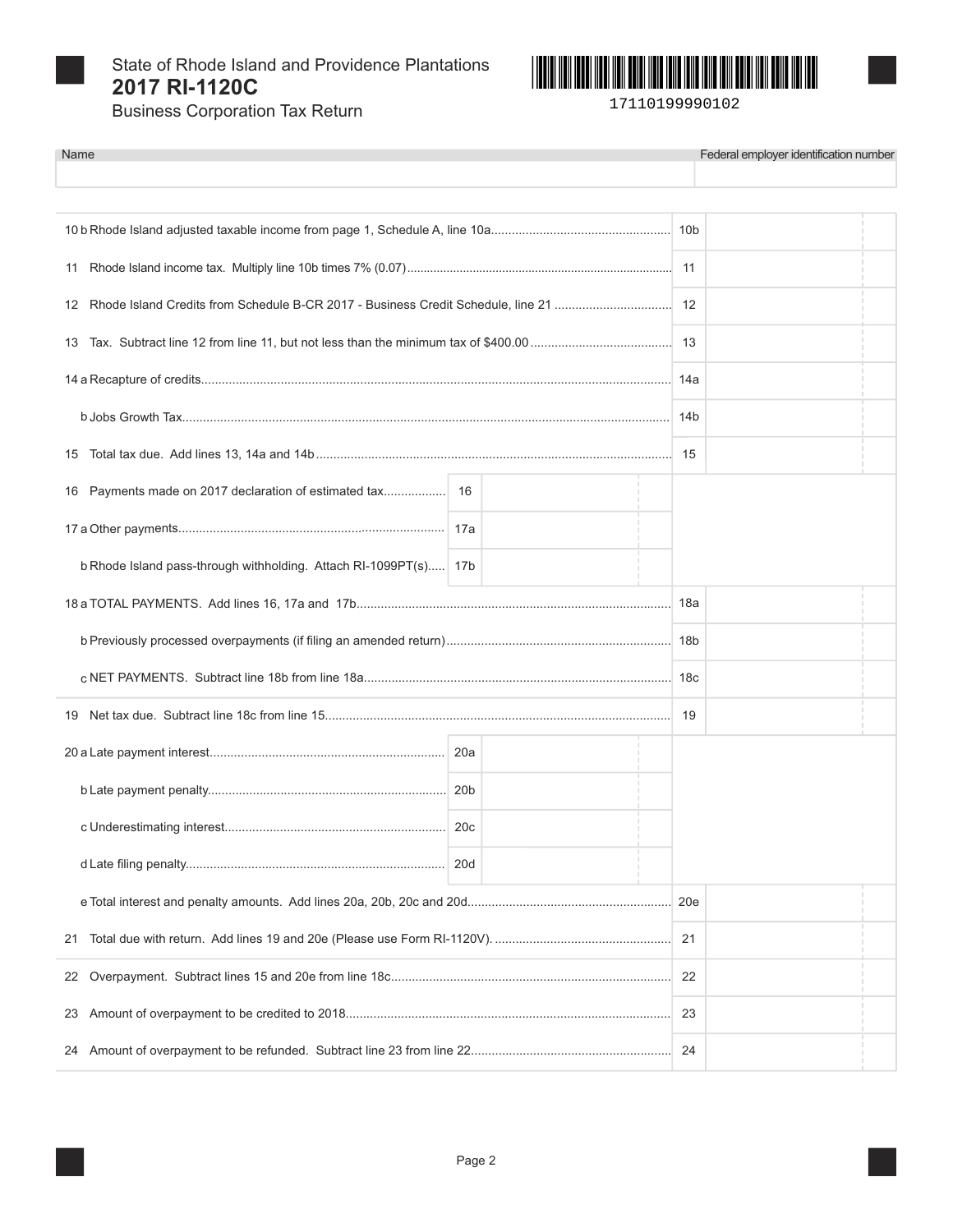

Name

State of Rhode Island and Providence Plantations 2017 RI-1120C

**Business Corporation Tax Return** 



Federal employer identification number

## **Schedule B - Deductions to Federal Taxable Income**

|                                                                                                                                                                                           | 1b |  |
|-------------------------------------------------------------------------------------------------------------------------------------------------------------------------------------------|----|--|
|                                                                                                                                                                                           |    |  |
|                                                                                                                                                                                           |    |  |
|                                                                                                                                                                                           |    |  |
| f Discharge of business indebtedness claimed as income on Federal return and previously included<br>as RI income under American Recovery and Reinvestment Act of 2009 under RIGL §44-66-1 | 1f |  |
|                                                                                                                                                                                           |    |  |
| h TOTAL DEDUCTIONS. Add lines 1a through 1g. Enter here and on RI-1120C, page 1, Schedule A, line 2                                                                                       | 1h |  |

## **Schedule C - Additions to Federal Taxable Income**

|                                                                                                       | 1a             |  |
|-------------------------------------------------------------------------------------------------------|----------------|--|
|                                                                                                       | 1 <sub>b</sub> |  |
|                                                                                                       | 1c             |  |
|                                                                                                       | 1 <sub>d</sub> |  |
| e TOTAL ADDITIONS. Add lines 1a through 1d. Enter here and on RI-1120C, page 1, Schedule A, line 3 1e |                |  |

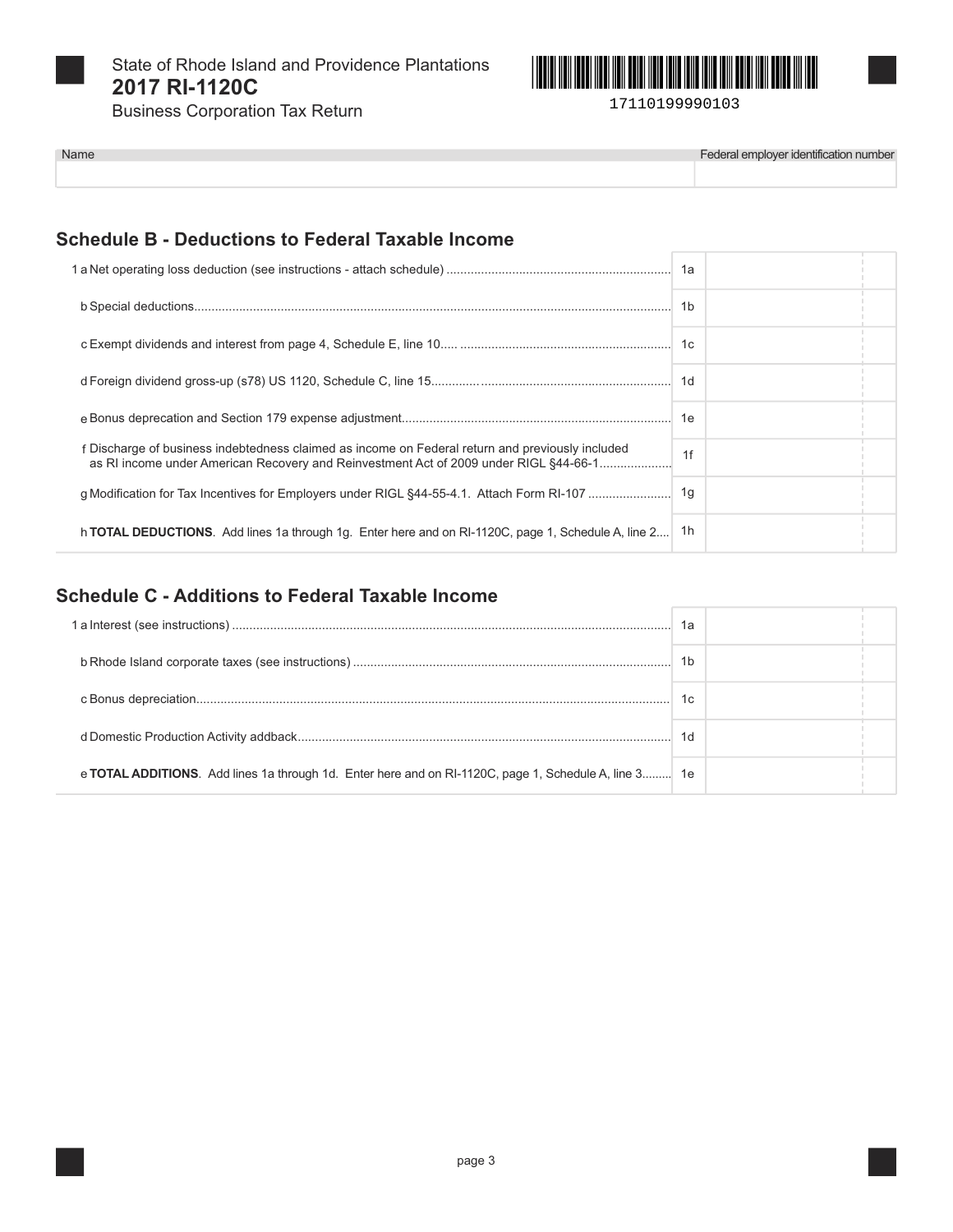

Name

State of Rhode Island and Providence Plantations 2017 RI-1120C



**Business Corporation Tax Return** 

Federal employer identification number

# **Schedule D - General Information**

| c List states to which you are liable for income or excise taxes for the taxable year |           |  |
|---------------------------------------------------------------------------------------|-----------|--|
| d State and date of incorporation                                                     |           |  |
| e President                                                                           | Treasurer |  |
|                                                                                       | 2a        |  |
|                                                                                       | 2b        |  |
|                                                                                       | 3a        |  |
|                                                                                       | 3b        |  |

### **Schedule E - Exempt Dividends and Interest**

|                | Dividends received from shares of stock of any payer liable for RI taxes as outlined in Chapters 11, 13, & 14 (attach schedule) |                       |  |
|----------------|---------------------------------------------------------------------------------------------------------------------------------|-----------------------|--|
| 2              |                                                                                                                                 | $\mathcal{P}$         |  |
| 3              |                                                                                                                                 | 3                     |  |
|                | Foreign Dividends included on line 13, 14 & 17 Schedule C, US 1120                                                              |                       |  |
| 4              |                                                                                                                                 | $\boldsymbol{\Delta}$ |  |
| 5              |                                                                                                                                 | 5                     |  |
| 6              |                                                                                                                                 | 6                     |  |
| $\overline{7}$ |                                                                                                                                 |                       |  |
| 8              |                                                                                                                                 | 8                     |  |
| 9              | Interest on obligations of US possessions and other interest exempt under Rhode Island Law (attach schedule)                    | 9                     |  |
| 10             |                                                                                                                                 |                       |  |

### Schedule F - Federal Taxable Income (US 1120, page 1, line 28)

| Enter amount for<br>year that ended: | 2017 | 2016 | 2015 | 2014 | 2013 |
|--------------------------------------|------|------|------|------|------|
|                                      |      |      |      |      |      |